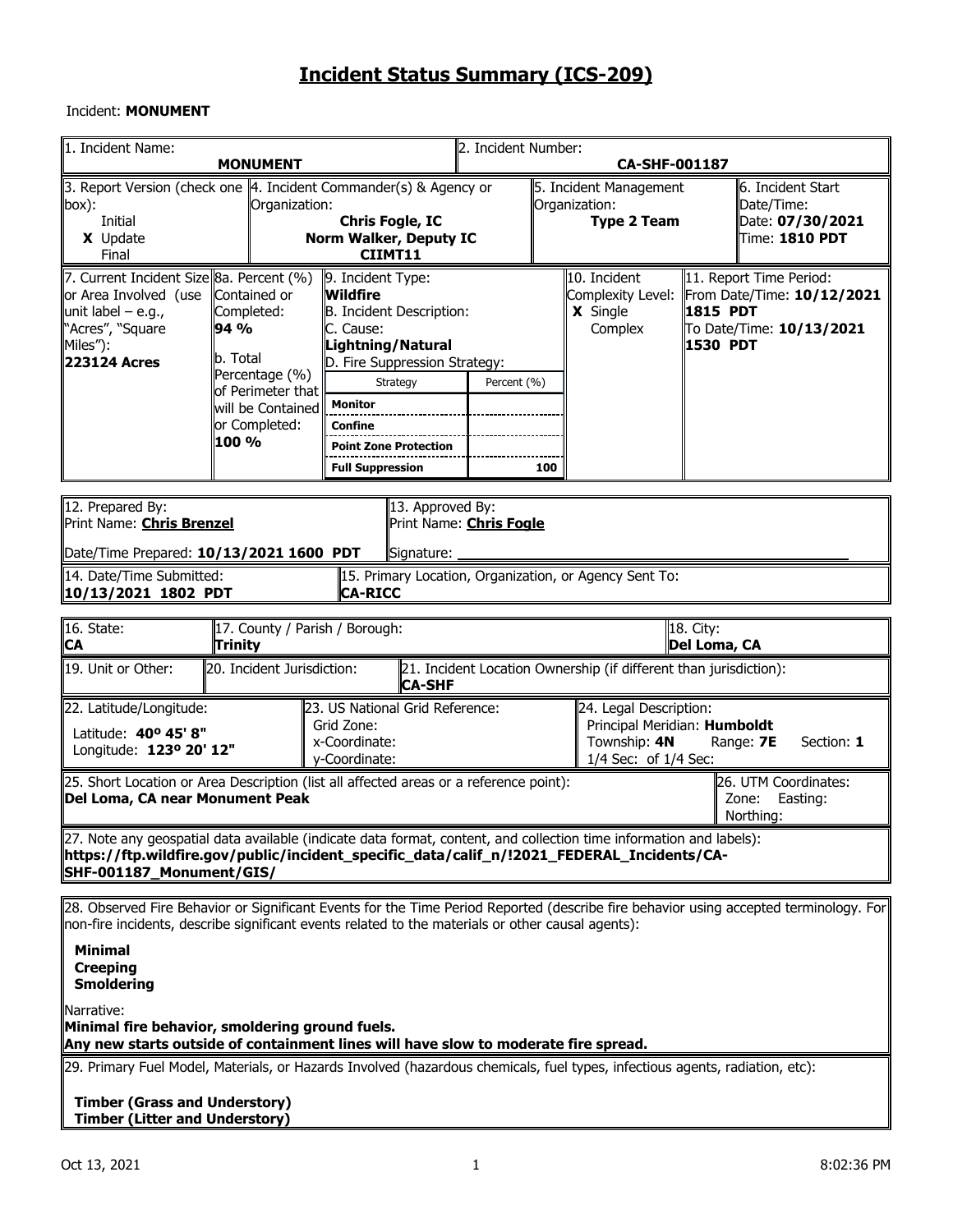### Incident: **MONUMENT**

#### **Brush (2 feet)**

Narrative:

#### **The primary carrier of fire at lower elevations is grass and shrub mix. In the mid to upper elevation the fuels are heavy forest litter with shrubs and small trees. There are pockets of heavy dead and down. Fuels are fully cured and available for ignition.**

| 30. Damage Assessment Information (summarize<br>damage and/or restriction of use or availability to | A. Structural Summary                    | B. # Threatened (up to 72<br>hrs) | $C_{\cdot}$ #<br>Damaged | $D.$ #<br>Destroyed |
|-----------------------------------------------------------------------------------------------------|------------------------------------------|-----------------------------------|--------------------------|---------------------|
| residential or commercial property, natural resources,                                              | E. Single Residences                     |                                   |                          |                     |
| critical infrastructure and key resources, etc):                                                    | F. Multiple Residences                   |                                   |                          |                     |
|                                                                                                     | G. Mixed Commercial /<br>Residential     |                                   |                          |                     |
|                                                                                                     | H. Nonresidential Commercial<br>Property |                                   |                          |                     |
|                                                                                                     | . Other Minor Structures                 |                                   |                          |                     |

| 31. Public Status Summary:                          |                             |                                    | 32. Responder Status Summary: |                                             |                             |                                    |                              |  |  |  |
|-----------------------------------------------------|-----------------------------|------------------------------------|-------------------------------|---------------------------------------------|-----------------------------|------------------------------------|------------------------------|--|--|--|
| C. Indicate the Number of Civilians (Public) Below: |                             |                                    |                               | C. Indicate the Number of Responders Below: |                             |                                    |                              |  |  |  |
|                                                     | Previous<br>Report<br>Total | A. $#$ this<br>Reporting<br>Period | B. Total<br>$# to-$<br>date   |                                             | Previous<br>Report<br>Total | A. $#$ this<br>Reporting<br>Period | <b>B.</b> Total<br># to-date |  |  |  |
| D. Fatalities                                       |                             |                                    | 0                             | D. Fatalities                               |                             |                                    |                              |  |  |  |
| E. With Injuries/Illness                            |                             |                                    | 0                             | E. With Injuries/Illness                    | 14                          |                                    | 14                           |  |  |  |
| F. Trapped/In Need of Rescue                        |                             |                                    | 0                             | F. Trapped/In Need of Rescue                |                             |                                    |                              |  |  |  |
| G. Missing                                          |                             |                                    | 0                             | G. Missing                                  |                             |                                    |                              |  |  |  |
| H. Evacuated                                        |                             |                                    | 0                             | H. Evacuated                                |                             |                                    |                              |  |  |  |
| I. Sheltering in Place                              |                             |                                    | 0                             | I. Sheltering in Place                      |                             |                                    |                              |  |  |  |
| J. In Temporary Shelters                            |                             |                                    | 0                             | J. In Temporary Shelters                    |                             |                                    |                              |  |  |  |
| K. Have Received Mass<br>Immunizations              |                             |                                    | $\Omega$                      | K. Have Received Mass<br>Immunizations      |                             |                                    |                              |  |  |  |
| L. Require Immunizations                            |                             |                                    | 0                             | L. Require Immunizations                    |                             |                                    |                              |  |  |  |
| M. In Quarantine                                    | n                           |                                    | 0                             | M. In Quarantine                            |                             |                                    |                              |  |  |  |
| N. Total # Civilians (Public)<br>Affected:          |                             |                                    | 0                             | N. Total # Responders Affected:             | 14                          | 0                                  | 14                           |  |  |  |

| 33. Life, Safety, and Health Status/Threat Remarks:                                                                                                            | 34. Life, Safety, and Health Threat |         |  |  |  |
|----------------------------------------------------------------------------------------------------------------------------------------------------------------|-------------------------------------|---------|--|--|--|
| 35. Weather Concerns (synopsis of current and predicted weather; discuss related                                                                               | Management:                         |         |  |  |  |
| factors that may cause concern):                                                                                                                               |                                     | Active? |  |  |  |
| Observed: A weak cold front brought showers to the area Tuesday night into                                                                                     | A. No Likely Threat                 | X       |  |  |  |
| early Wednesday morning. Backbone RAWS just north of the fire recorded<br>$\textsf{I}0.03$ inches of rain with these showers. Cloud cover associated with this | <b>B. Potential Future Threat</b>   |         |  |  |  |
| $\parallel$ front remained over the area through mid-day before scattering out during                                                                          | C. Mass Notifications in Progress   |         |  |  |  |
| the afternoon, allowing for mostly sunny skies. Temperatures trended cooler                                                                                    | D. Mass Notifications Completed     |         |  |  |  |
| with highs in the 50s to low 60s, while afternoon humidity values remained                                                                                     | E. No Evacuation(s) Imminent        |         |  |  |  |
| in the 45 to 55% range. Winds were generally light and terrain driven.                                                                                         | F. Planning for Evacuation          |         |  |  |  |
| Forecast: Clearing skies and light winds will result in near freezing                                                                                          | G. Planning for Shelter-in-Place    |         |  |  |  |
| temperatures across the fire Wednesday night into early Thursday morning,                                                                                      | H. Evacuation(s) in Progress        |         |  |  |  |
| with a hard freeze expected within sheltered low elevation locations. High                                                                                     | I. Shelter-in-Place in Progress     |         |  |  |  |
| $ $ pressure will develop across the area Thursday resulting in a warming and<br>drying trend. Afternoon temperatures Thursday will warm into the upper 60s    | J. Repopulation in Progress         |         |  |  |  |
| to low 70s across lower slopes and valleys, and low to mid 60s across upper                                                                                    | K. Mass Immunization in Progress    |         |  |  |  |
| slopes and ridgelines, while daytime humidity falls into the 15-25% range.                                                                                     | L. Mass Immunization Complete       |         |  |  |  |
| Winds will continue to be light and terrain driven across lower and mid                                                                                        | M. Quarantine in Progress           |         |  |  |  |
| elevations, and northwest at 5 to 10 mph along exposed upper slopes and                                                                                        | N. Area Restriction in Effect       |         |  |  |  |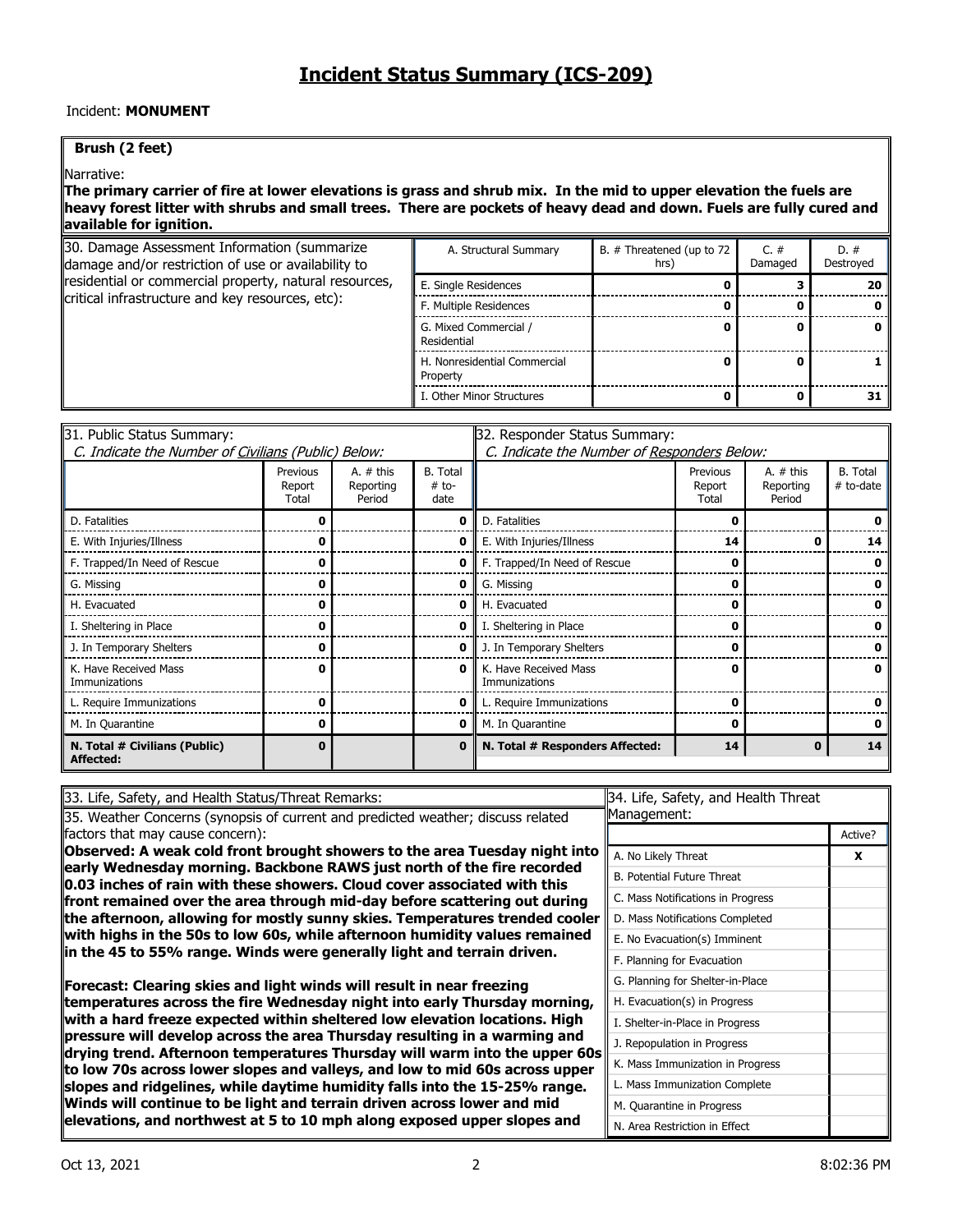#### Incident: **MONUMENT**

| ridgelines. |                  | Active?           |
|-------------|------------------|-------------------|
|             | O. Road Closure  | v<br>́            |
|             | P. Trail Closure | v<br>Δ            |
|             | Q. Area Closure  | $\mathbf{v}$<br>Δ |

36. Projected Incident Activity, Potential, Movement, Escalation, or Spread and influencing factors during the next operational period and in 12-, 24-, 48-, and 72-hour time frames: 12 hours: **Minimal fire activity expected with some pockets of increased activity. Smoldering in deep duff and heavy fuels continues. Interior pockets continue to hold heat. Potential for roll out remains as trees burnout. No expected increase in the fire perimeter. Areas of frost after 2am. Otherwise, mostly clear, with a low around 31. West northwest wind 5 to 10 mph becoming light in the evening.** 24 hours: **Smoldering in areas of deep duff, stumps, dead and down will continue. The potential for reburn in areas of heavy needle drop will continue. Start of a warming and drying trend for the rest of the week. Areas of frost before 11am. Otherwise, sunny, with a high near 72. Light north northeast wind.** 48 hours: **down expected. Minimal fire activity expected with an increase in RH. Smoldering in areas of deep duff, stumps, dead and Patchy frost before 11am. Otherwise, sunny, with a high near 82. Light and variable wind.** 72 hours: **Minimal fire activity expected, heavies continue to hold heat and consume. Re-burn potential persists. Sunny, with a high near 83. Calm wind.** Anticipated after 72 hours: **Sunday afternoon and evening. Overall, minimal fire activity expected. Confidence is fairly high in the development of rainfall during the coming week possibly starting Sunday October 17th as a vigorous midlevel wave and associated surface cold front move east across NWRN CA. Rainfall up to a half inch is forecast to occur across west facing slopes in Del Norte County and Humboldt Counties with rain fall dropping off as you move east. In addition, strong forcing for ascent and cold midlevel temperatures will aid in a steep lapse rate environment that will favor sufficient CAPE profiles for a few thunderstorms in the vicinity of the Humboldt and Del Norte coasts Model guidance valid during mid to late next week features persistent upper troughing over the NERN PAC. That evolution will support a series of embedded waves moving east toward the west coast, which may yield multiple periods of mainly beneficial rainfall. Locations such as the coast and the Mount Shasta area could see significant precipitation, but most other areas will be downsloped or otherwise sheltered. That being said, if the trajectory turns more southwesterly, we could have a real wet week ahead of us.**

37. Strategic Objectives (define planned end-state for incident): **Management Objectives:** 

**Ensure safety for firefighters and the public through hazard recognition and application of the risk management process.** 

**Protect property - both public and private - including the following assets: Hwy 299 corridor, commercial timber lands, natural resource values of Trinity Alps Wilderness, designated wild and scenic rivers and inventory roadless areas.** 

**Mitigate the spread of Covid-19, abiding by local measures, and enforcing and instituting 2020 precautions.** 

**Integrate with cooperating agencies to protect private and public property of Junction City, Burnt Ranch, Trinity Village, Hayfork and Hyampom.** 

**This is a full suppression incident. Roads, ridges, and other natural or manmade breaks and features will be utilized to increase holding opportunities to keep the fire as small as possible.** 

**Operational Objectives:** 

Protect values of concern by ensuring fire remains in current footprint.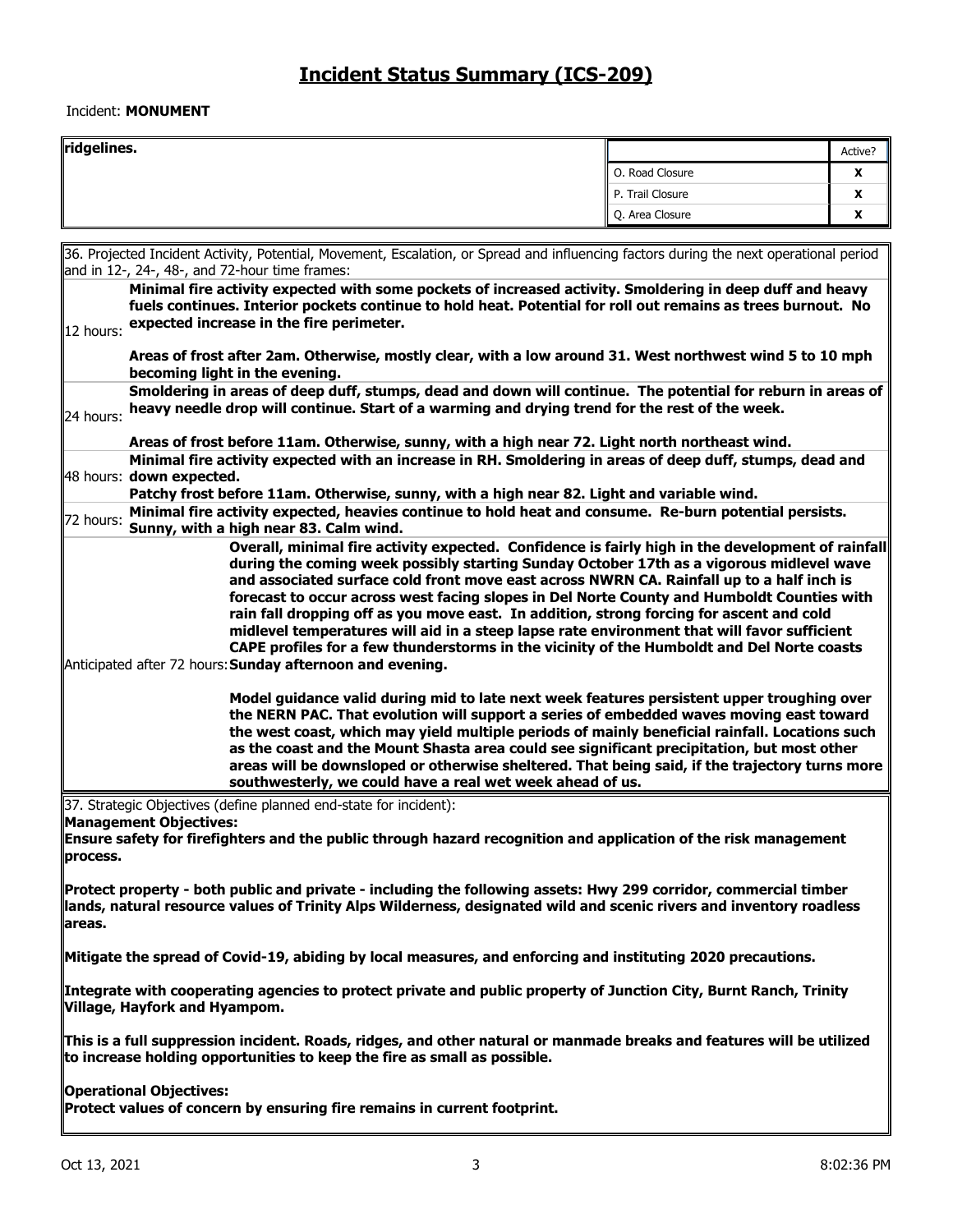#### Incident: **MONUMENT**

|                     | Provide aerial resources for initial attack within the Temporary Flight Restriction area.                                                                                                                                                                                                                                                                                                                                                                                                                                                                                                                               |
|---------------------|-------------------------------------------------------------------------------------------------------------------------------------------------------------------------------------------------------------------------------------------------------------------------------------------------------------------------------------------------------------------------------------------------------------------------------------------------------------------------------------------------------------------------------------------------------------------------------------------------------------------------|
|                     | Coordinate with resource advisors to minimize natural and cultural resource damage. Conduct suppression repair                                                                                                                                                                                                                                                                                                                                                                                                                                                                                                          |
|                     | activities in line with the objectives identified in the Fire Suppression Repair Plan.                                                                                                                                                                                                                                                                                                                                                                                                                                                                                                                                  |
|                     | 38. Current Incident Threat Summary and Risk Information in 12-, 24-, 48-, and 72-hour timeframes and beyond. Summarize primary<br>incident threats to life, property, communities and community stability, residences, health care facilities, other critical infrastructure<br>and key resources, commercial facilities, natural and environmental resources, cultural resources, and continuity of operations and/or                                                                                                                                                                                                 |
|                     | business. Identify corresponding incident-related potential economic or cascading impacts:                                                                                                                                                                                                                                                                                                                                                                                                                                                                                                                              |
|                     | Communities: Numerous communities were affected by the fire and as the fire threat continues to diminish,<br>the main threat will be unstable slopes and hazard trees near homes and critical travel routes. Emergency<br>suppression repair work is being done to stabilize areas that were impacted by suppression activities, but a<br>threat of mud and debris flows from late fall and winters rains could heavy impact these areas before the<br>work can be completed.<br>Commercial: Recreation industry, including river rafting, fishing and hunting, and tourism continue to be<br>impacted by the closures. |
|                     | Infrastructure: PG&E Transmission lines, PG&E and Trinity County PUD distribution lines, PG&E substations,<br>12 hours: domestic water sources including streams, rivers, and wells. Hazard trees and the movement of burned<br>unstable slopes could impact the 299 which is the major East/West travel corridor to the coast. Any heavy<br>rains could cause serious impacts to highway.<br><b>Natural resources: Trinity Alps Wilderness.</b>                                                                                                                                                                        |
|                     | Threatened and Endangered Species and habitat: Northern Spotted Owl, Fisher, Coho Salmon, Chinook<br>Salmon.                                                                                                                                                                                                                                                                                                                                                                                                                                                                                                            |
|                     | Watersheds: Mainstem and East Fork North Fork Trinity River watershed with anadromous fish habitat.<br>Cultural: Archeologic sites including historic and pre-historic. Native American cultural, ceremonial, and<br>botanical sites.                                                                                                                                                                                                                                                                                                                                                                                   |
|                     | 24 hours: All threats remain.                                                                                                                                                                                                                                                                                                                                                                                                                                                                                                                                                                                           |
|                     | 48 hours: All threats remain.                                                                                                                                                                                                                                                                                                                                                                                                                                                                                                                                                                                           |
|                     | 72 hours: All threats remain.                                                                                                                                                                                                                                                                                                                                                                                                                                                                                                                                                                                           |
|                     | All areas previously discussed will could still be impacted. Weather will be changing and a<br>Anticipated after 72 hours: period of wetting rain is now forecast for the coming week and guidance is indicating<br>possibility of rain and snow mix and thunderstorms along the coast.                                                                                                                                                                                                                                                                                                                                 |
|                     | 39. Critical Resource Needs in 12-, 24-, 48-, and 72-hour timeframes and beyond to meet critical incident objectives. List resource<br>category, kind, and/or type, and amount needed, in priority order:                                                                                                                                                                                                                                                                                                                                                                                                               |
| 12 hours:           | 3- Type 2 Crews, 4- HEQB, 4- Feller Bunchers, 4- FMODS, 3- Skidders, 1- Type 1 grader, 3- Type 2 water<br>tenders.                                                                                                                                                                                                                                                                                                                                                                                                                                                                                                      |
| 24 hours: Critical. |                                                                                                                                                                                                                                                                                                                                                                                                                                                                                                                                                                                                                         |
|                     | 48 hours: Needs remain the same.                                                                                                                                                                                                                                                                                                                                                                                                                                                                                                                                                                                        |
|                     | 72 hours: Resources remain critical.                                                                                                                                                                                                                                                                                                                                                                                                                                                                                                                                                                                    |
|                     | $\parallel$ Anticipated after 72 hours: Any unfilled resources will still be critical to incident success.                                                                                                                                                                                                                                                                                                                                                                                                                                                                                                              |
|                     | 40. Strategic Discussion: Explain the relation of overall strategy, constraints, and current available information to:<br>1) critical resource needs identified above,                                                                                                                                                                                                                                                                                                                                                                                                                                                  |
|                     | 2) the Incident Action Plan and management objectives and targets,<br>3) anticipated results.                                                                                                                                                                                                                                                                                                                                                                                                                                                                                                                           |
|                     | Explain major problems and concerns such as operational challenges, incident management problems, and social, political, economic,                                                                                                                                                                                                                                                                                                                                                                                                                                                                                      |
|                     | or environmental concerns or impacts.<br>Ensure current level of containment is not compromised by monitoring and patrolling by air in a effort to minimize<br>impacts to communities and values at risk. Fire continues to smolder in the Divisions I and L, although the threat<br>continues to diminish. The current strategy being implemented is prioritized in the following order: life, structure                                                                                                                                                                                                               |
|                     | defense/perimeter control, suppression rehab and hazard tree mitigation. The overall objective is meet strategic<br>goals while also targeting a transfer of the incident to a local organization in the next 9 days.<br>This is dependent on maintaining the current workforce through replacement of resources as they time out and<br>increasing some specific resource types to meet the need of the suppression rehab standards. Approximately 48%<br>suppression repair lines have been repaired including hazard tree mitigation and 170 miles remain.                                                           |
|                     |                                                                                                                                                                                                                                                                                                                                                                                                                                                                                                                                                                                                                         |

41. Planned Actions for Next Operational Period:

**Keep fire within existing containment lines and continue to build direct line where safe to do so. Continue to determine the appropriate number, type, and kinds of resources to accomplish planned repair work. Reduce hazards**